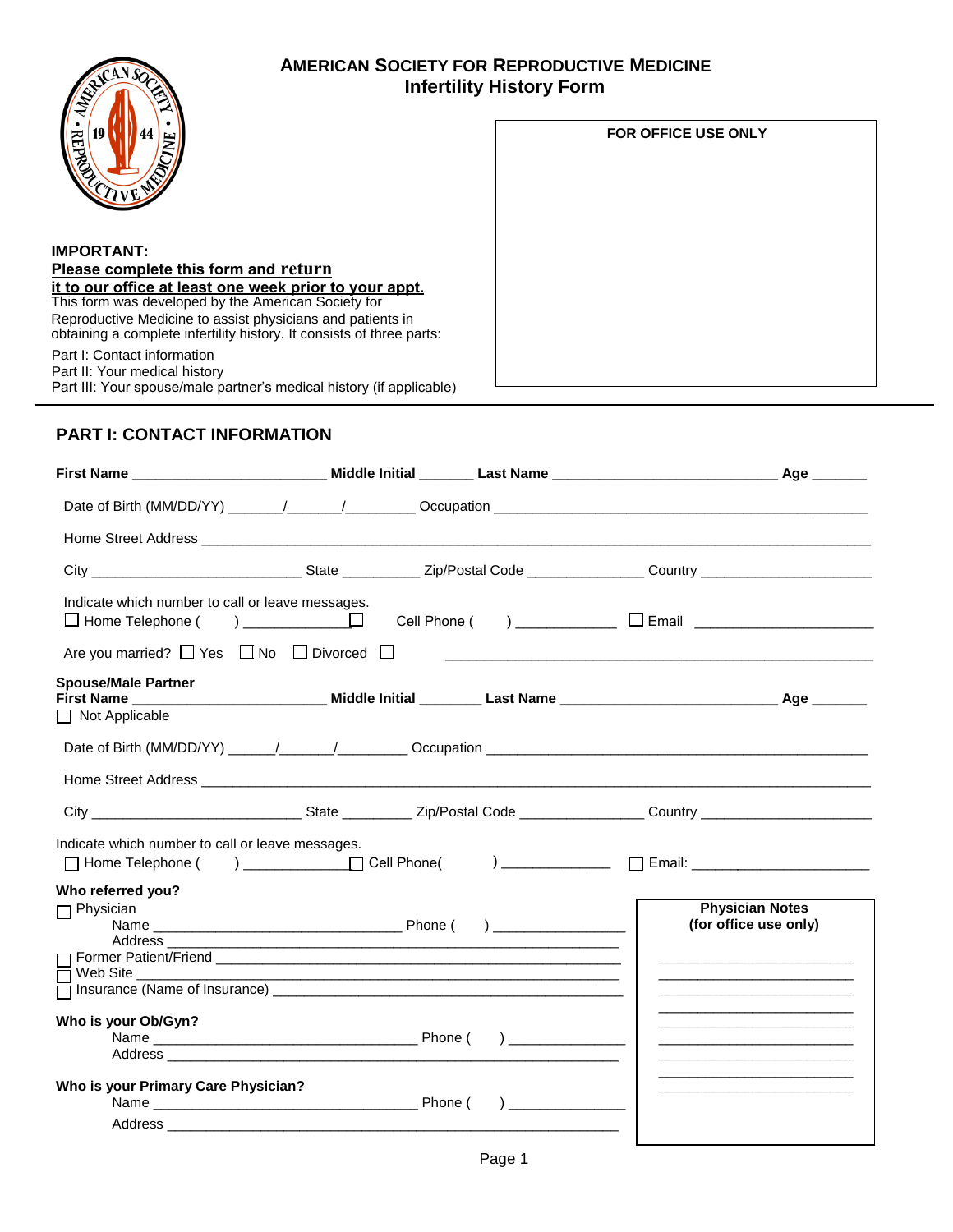## **PART II: FEMALE HISTORY AND INFORMATION**

|                                                                                                                                                                                                                                                                                                                                                                                                          |                                                                 |                                                                                                                                                                                                                                                                                                                                                                              | Do you have any personal, ethical or religious objections to any of our tests or treatments, such as insemination, in vitro fertilization,<br>egg donation, sperm donation, masturbation to collect a semen sample, etc.? $\Box$ o $\Box$ Yes                                                                                                                                                                                                                                   |                                                                         |  |
|----------------------------------------------------------------------------------------------------------------------------------------------------------------------------------------------------------------------------------------------------------------------------------------------------------------------------------------------------------------------------------------------------------|-----------------------------------------------------------------|------------------------------------------------------------------------------------------------------------------------------------------------------------------------------------------------------------------------------------------------------------------------------------------------------------------------------------------------------------------------------|---------------------------------------------------------------------------------------------------------------------------------------------------------------------------------------------------------------------------------------------------------------------------------------------------------------------------------------------------------------------------------------------------------------------------------------------------------------------------------|-------------------------------------------------------------------------|--|
|                                                                                                                                                                                                                                                                                                                                                                                                          |                                                                 |                                                                                                                                                                                                                                                                                                                                                                              | How many months have you been having intercourse without using any form of birth control? ___________                                                                                                                                                                                                                                                                                                                                                                           |                                                                         |  |
| <b>Pregnancy Summary</b>                                                                                                                                                                                                                                                                                                                                                                                 |                                                                 |                                                                                                                                                                                                                                                                                                                                                                              | * Total Number of ALL Pregnancies: __________ * Number of miscarriages (less than 20 weeks): __________<br>* Number of Ectopic/Tubal Pregnancies: _______ * Number of Elective Terminations (Abortions): __________<br>* Number of Full Term Deliveries: _________ Of these, how many were live births? ______ How many were stillborn? ______                                                                                                                                  |                                                                         |  |
| <b>Date Pregnancy</b><br><b>Ended or Delivered</b>                                                                                                                                                                                                                                                                                                                                                       | <b>Months to</b>                                                | <b>Treatments to</b>                                                                                                                                                                                                                                                                                                                                                         | Delivery Type/D&C/                                                                                                                                                                                                                                                                                                                                                                                                                                                              | <b>Current</b>                                                          |  |
| 1. $\qquad \qquad$<br>4.                                                                                                                                                                                                                                                                                                                                                                                 | Conception<br><u> 1989 - Johann Barnett, fransk politiker (</u> | Conceive                                                                                                                                                                                                                                                                                                                                                                     | <b>Complications</b><br><u> 1980 - Jan James James Barnett, amerikansk politik (</u><br><u> 1989 - Johann John Stone, mars et al. 1989 - John Stone, mars et al. 1989 - John Stone, mars et al. 1989 - John Stone</u>                                                                                                                                                                                                                                                           | Partner?<br>Y<br>N<br>Y.<br>N<br>N<br>Y.<br>Y.<br>N<br>N<br>Y<br>N<br>Y |  |
| * How many days of bleeding do you have? _________ days<br>* Age when you had your first period: ____ years old<br>* How many periods do you have per year? _____                                                                                                                                                                                                                                        |                                                                 | * Number of days between the start of one period to the start of the next period: __________ days<br>* How many days of bleeding do you have? __________ days<br>* Dates of the 1 <sup>81</sup> day of your last 2 menstrual periods: ______/_______/_______; ______/_______/_______<br>* If you do not have periods, at what age did you stop having them? ______ years old | * Menstrual cycle pattern (check all that apply): [ Regular periods [ Irregular periods [ Spotting before periods [ No periods<br>□ Heavy periods □ Light periods □ Bleeding between periods<br>* Age when you first noticed: Breast development: ____ years old; Pubic hair: ____ years old; Underarm hair: ____ years old<br>$\Box$ No<br>* Do you have severe cramping or pelvic pain with your periods? $\Box$ Yes: __Always __Sometimes __Recently __In the Past $\Box$ No |                                                                         |  |
| <b>Contraceptive History</b><br>]None $\[\hspace{0.1cm} \fbox{]$ Condoms – dates of use____________ $\[\hspace{0.1cm} \fbox{]}$ Diaphragm – dates of use_____________ $\[\hspace{0.1cm} \fbox{] }$ IUD – dates of use_______<br>$\overline{\phantom{a}}$<br>$\overline{\Box}$ Tubal sterilization procedure (tubes tied) – date (month/year) _____/_____ $\Box$ Tubes untied – date (month/year) ___/___ |                                                                 |                                                                                                                                                                                                                                                                                                                                                                              |                                                                                                                                                                                                                                                                                                                                                                                                                                                                                 |                                                                         |  |
| * Did your mother take DES when she was pregnant with you? $\Box$ Yes $\Box$ No $\Box$ Don't know                                                                                                                                                                                                                                                                                                        |                                                                 |                                                                                                                                                                                                                                                                                                                                                                              |                                                                                                                                                                                                                                                                                                                                                                                                                                                                                 |                                                                         |  |
| <b>Sexual History</b><br>* Do you have pain with intercourse? T Yes T No                                                                                                                                                                                                                                                                                                                                 |                                                                 | * How many times do you have intercourse per week? _____times per week $\Box$ None<br>* Have you used over-the-counter ovulation kits to time intercourse? $\Box$ Yes                                                                                                                                                                                                        | $\Box$ Not applicable<br>$\Box$ No<br>$\Box$ No                                                                                                                                                                                                                                                                                                                                                                                                                                 |                                                                         |  |
|                                                                                                                                                                                                                                                                                                                                                                                                          | □ Chlamydia – date________  □ Gonorrhea – date_______           | Page 2                                                                                                                                                                                                                                                                                                                                                                       | Have you had any of the following sexually transmitted diseases or pelvic infections? $\Box$ Yes (check all that apply) $\Box$ No<br>□ Herpes – date___________ □ Genital warts/HPV – date_______<br>$\Box$ Hepatitis - date $\Box$ $\Box$ Other - date                                                                                                                                                                                                                         |                                                                         |  |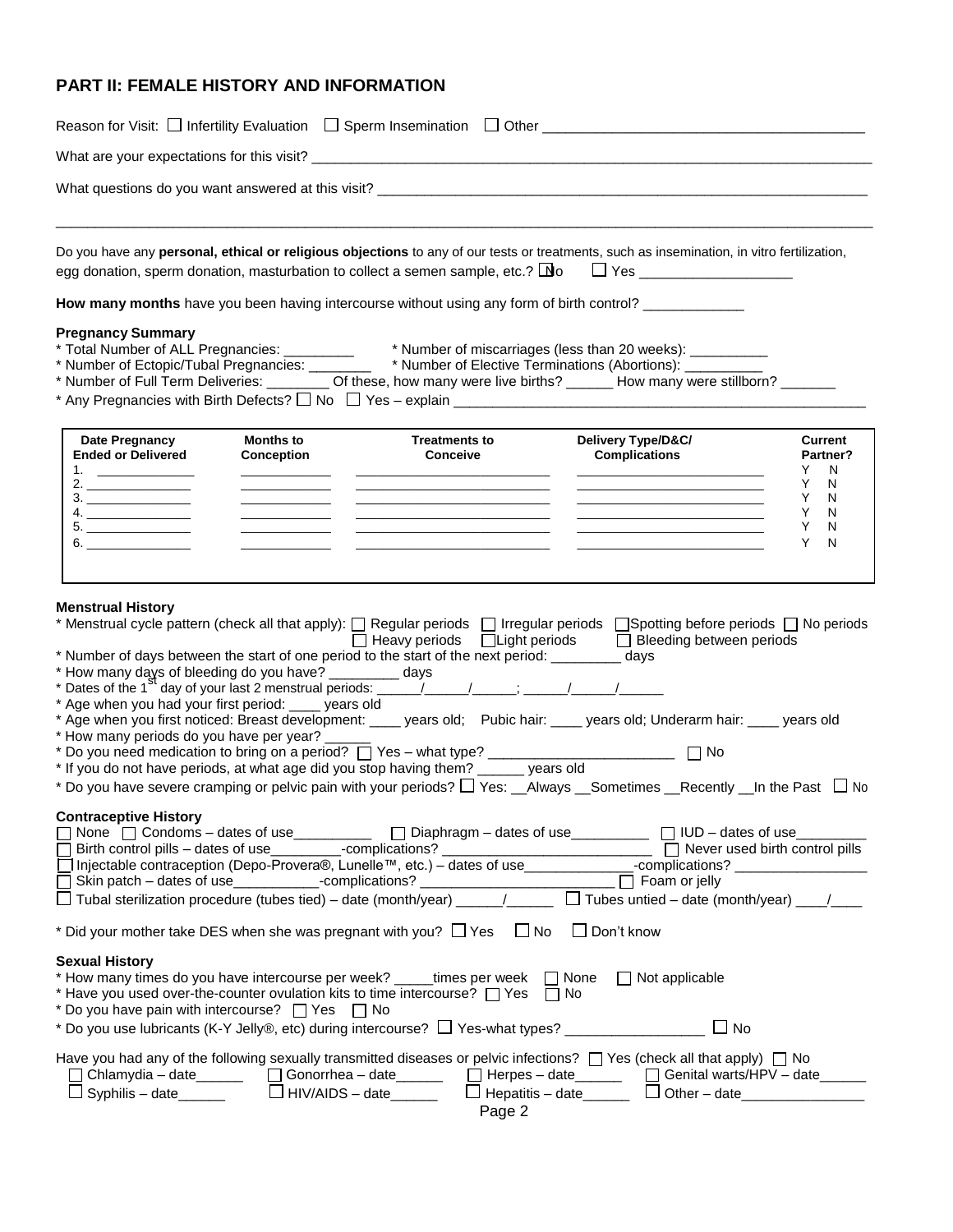| <b>Pap Smear History</b><br>* When was your last pap smear (month and year)? _____/_____ [ Normal<br>$\Box$ Abnormal<br>* When was your last abnormal pap smear? $\Box$ $\Box$ Not applicable                                                                                                                                                                                                                                                                                                                                                                                                             |
|-----------------------------------------------------------------------------------------------------------------------------------------------------------------------------------------------------------------------------------------------------------------------------------------------------------------------------------------------------------------------------------------------------------------------------------------------------------------------------------------------------------------------------------------------------------------------------------------------------------|
| Have you undergone any procedures as a result of an abnormal pap smear?<br>$\Box$ Yes (check all that apply) $\Box$ No<br>□ Colposcopy □ Cryosurgery (Freezing) □ Laser treatment □ Conization □ LEEP procedure                                                                                                                                                                                                                                                                                                                                                                                           |
| <b>Breast Screening History</b><br>Have you ever had a mammogram? <u>□</u> No □ Yes - date______ Result: □ normal □ abnormal - explain_________<br>Do you perform breast self exams? $\Box$ Yes $\Box$ No                                                                                                                                                                                                                                                                                                                                                                                                 |
| <b>Medical History</b>                                                                                                                                                                                                                                                                                                                                                                                                                                                                                                                                                                                    |
|                                                                                                                                                                                                                                                                                                                                                                                                                                                                                                                                                                                                           |
| * List any medications you are currently taking, including over-the-counter medicines: _____________________________                                                                                                                                                                                                                                                                                                                                                                                                                                                                                      |
| * Do you take any herbal medicines/vitamins or health food store supplements? $\Box$ No $\Box$ Yes (Please list) ____________                                                                                                                                                                                                                                                                                                                                                                                                                                                                             |
| * Do you have any medical problem(s)? No \[ Yes (Please list type, dates and treatments.)<br>(1)<br>$(2)$ . The contract of the contract of the contract of the contract of the contract of the contract of the contract of the contract of the contract of the contract of the contract of the contract of the contract of the c<br>$\left(3\right)$<br>(4)<br>(5)<br>* Did you have either of these childhood illnesses? [ Chickenpox (Varicella) [ German Measles (Rubella) [ Don't know                                                                                                               |
| Other childhood diseases: Manual Manual Manual Manual Manual Manual Manual Manual Manual Manual Manual Manual<br><b>Vaccinations</b><br>* Chickenpox (Varicella):<br>Don't know<br>No.<br>* MMR - Measles, Mumps and Rubella (German Measles):<br>Don't know<br>No<br>$\Box$ Yes (dates______________)<br>$\Box$<br>* BCG (Tuberculosis):<br>$Yes (dates \_ )$<br>No.<br>Don't know<br>* Hepatitis B:<br>No<br>Don't know<br>* Polio:<br>$\Box$ Yes (dates_____________)<br>No.<br>Don't know<br>* Hepatitis A:<br>No<br>Yes (dates____________<br>Don't know<br>□ Don't know<br>Tetanus:<br>* Influenza: |
| <b>Social History</b><br>* How many caffeinated beverages (coffee, tea, soda) do you drink every day?_____ [ None<br>* Do you smoke cigarettes: $\Box$ No $\Box$ Yes How many/day? How many years? $\Box$ $\Box$ Quit – when? $\Box$<br>* Do you drink alcohol?  T No  T Yes<br>Beer - # per week ______ [ ] Wine - # per week [ ] Liquor - # per week<br>* Do you exercise? No Yes (describe______                                                                                                                                                                                                       |
|                                                                                                                                                                                                                                                                                                                                                                                                                                                                                                                                                                                                           |
|                                                                                                                                                                                                                                                                                                                                                                                                                                                                                                                                                                                                           |

**\_\_\_\_\_\_\_\_\_\_\_\_\_\_\_\_\_\_\_\_\_\_\_\_\_\_\_\_\_\_\_\_\_\_\_\_\_\_\_\_\_\_\_\_\_\_\_\_\_\_\_\_\_\_\_\_\_\_\_\_\_\_\_\_\_\_\_\_\_\_\_\_\_\_\_\_\_\_\_\_\_\_\_\_\_\_\_\_\_\_\_\_\_\_\_\_\_\_\_\_\_**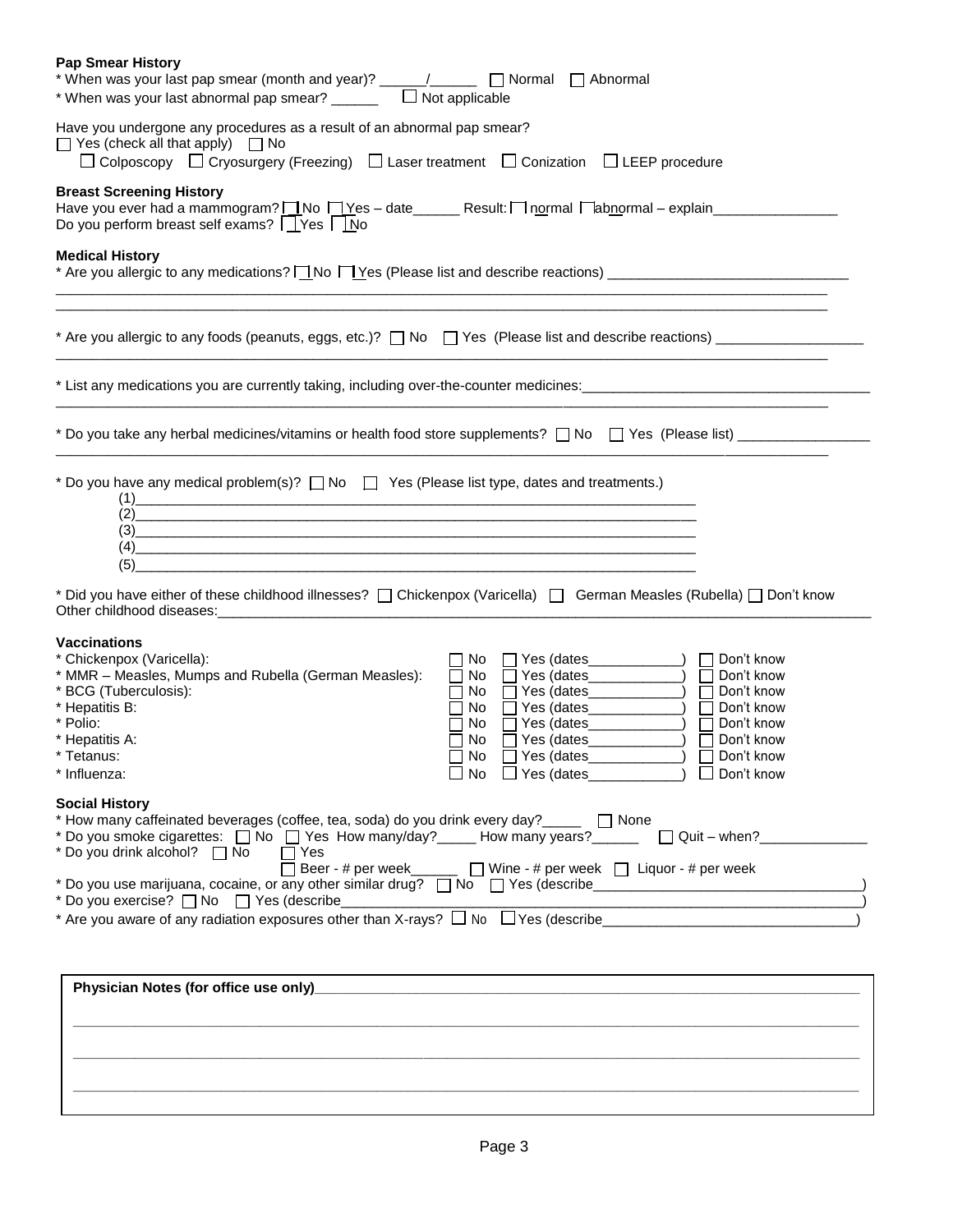## **Surgical History**

| <b>Surgical History</b>                                                                                                                                                                                                                                       | * Have you had any surgeries? $\Box$ No $\Box$ Yes (List all surgeries in chronologic order.)                                                                                                                                                                                                                                                                                                                                                                                                                                                                                                                                                              |                                                                                                                                                                                                                                                   |
|---------------------------------------------------------------------------------------------------------------------------------------------------------------------------------------------------------------------------------------------------------------|------------------------------------------------------------------------------------------------------------------------------------------------------------------------------------------------------------------------------------------------------------------------------------------------------------------------------------------------------------------------------------------------------------------------------------------------------------------------------------------------------------------------------------------------------------------------------------------------------------------------------------------------------------|---------------------------------------------------------------------------------------------------------------------------------------------------------------------------------------------------------------------------------------------------|
| Year                                                                                                                                                                                                                                                          | Reason and Type of Surgery                                                                                                                                                                                                                                                                                                                                                                                                                                                                                                                                                                                                                                 |                                                                                                                                                                                                                                                   |
| (1)<br>(4)<br>(5)<br>(6)<br>(7)                                                                                                                                                                                                                               | <u> 1989 - Johann John Harry Harry Harry Harry Harry Harry Harry Harry Harry Harry Harry Harry Harry Harry Harry H</u><br>$(2) \qquad \qquad \overbrace{\hspace{2.5cm} }$<br>$\begin{picture}(3) \put(0,0) {\line(1,0){155}} \put(0,0){\line(1,0){155}} \put(0,0){\line(1,0){155}} \put(0,0){\line(1,0){155}} \put(0,0){\line(1,0){155}} \put(0,0){\line(1,0){155}} \put(0,0){\line(1,0){155}} \put(0,0){\line(1,0){155}} \put(0,0){\line(1,0){155}} \put(0,0){\line(1,0){155}} \put(0,0){\line(1,0){155}} \put(0,0){\line(1,0){1$<br><u> 2000 - Jan James James Jan James James James James James James James James James James James James James Jam</u> |                                                                                                                                                                                                                                                   |
|                                                                                                                                                                                                                                                               |                                                                                                                                                                                                                                                                                                                                                                                                                                                                                                                                                                                                                                                            |                                                                                                                                                                                                                                                   |
| <b>Physical Symptoms</b>                                                                                                                                                                                                                                      |                                                                                                                                                                                                                                                                                                                                                                                                                                                                                                                                                                                                                                                            |                                                                                                                                                                                                                                                   |
| General:<br>Recent weight gain or loss<br><sup>1</sup> Anorexia/Bulimia<br>Lack of energy<br>Fever/Chills<br>Tother <b>Communist Communist Property</b><br><b>None</b>                                                                                        | Head, Eyes, Ears, Nose and Throat:<br>Dizziness □ Loss of sense of smell<br>Headaches □ Chronic nasal congestion<br>Blurred vision □ Ringing ears<br>Hearing loss/deafness<br>None                                                                                                                                                                                                                                                                                                                                                                                                                                                                         | <b>Respiratory:</b><br>Shortness of breath<br>$\Box$ Bronchitis<br>Asthma<br>Pneumonia □ Tuberculosis<br>Bloody cough<br>None                                                                                                                     |
| Endocrine/Hormonal:<br>□ Hair Loss<br><b>Diabetes</b><br>Thyroid gland problems<br>Rapid weight gain or loss<br>Excessive hunger/thirst<br>Temperature intolerance-<br>hot flashes or feeling cold<br>1 Other____________________<br>None                     | <b>Breasts:</b><br>Discharge (clear? __ bloody? __ milky?)<br>$\Box$ Pain<br>$\Box$ Cancer<br>Lumps<br>Abnormal mammogram<br>Reduction<br>Augmentation/Breast implants<br>(saline?___ silicone?__)<br>None                                                                                                                                                                                                                                                                                                                                                                                                                                                 | <b>Neurological Problems:</b><br>Weakness/Loss of balance<br>Seizures/Epilepsy<br>Headaches<br>Migraine headaches<br>Numbness<br>Memory loss<br>None                                                                                              |
| <b>Gastrointestinal:</b><br>Nausea/Vomiting<br>Ulcers<br>Hepatitis<br>Diarrhea<br>Blood in your stools<br>Constipation<br>Irritable Bowel Syndrome<br>Change in bowel habits<br>Colitis (ulcerative or Crohn's)<br>Other______________________<br>$\Box$ None | <b>Genito-Urinary:</b><br><b>Bladder infections</b><br>Kidney infections<br>Vaginal infections<br>Frequent urination<br>$\Box$ Leaking urine<br>Blood in the urine<br>Herpes<br>Other the contract of the contract of the contract of the contract of the contract of the contract of the contract of the contract of the contract of the contract of the contract of the contract of the contract of the cont<br>$\Box$ None                                                                                                                                                                                                                              | <b>Skin/Extremities:</b><br>Unexplained rash/inflammation<br>Acne<br>Skin cancer<br>Burn injury<br>Moles changing in appearance<br>Excessive hair growth<br>$\Box$ None                                                                           |
| Musculoskeletal:<br>Unusual muscle weakness<br>Decreased energy/stamina<br><b>Rheumatoid arthritis</b><br>I Lupus Erythematosus<br>Myasthenia gravis<br>1 Other________________<br>None<br><b>Mental Health Problems:</b>                                     | Hematologic:<br>Blood clotting disorder/Blood clot<br>Sickle Cell Anemia<br>$\Box$ Thrombophlebitis<br>Easy bruising<br>Swollen glands/lymph nodes<br>Other<br>None                                                                                                                                                                                                                                                                                                                                                                                                                                                                                        | Cardiovascular:<br>Palpitations/Skipped beats<br>Chest pain $\Box$ Heart attack<br><b>Murmurs</b><br>Stroke<br>High blood pressure<br><b>Rheumatic fever</b><br>Mitral valve prolapse (Need<br>antibiotics before dental procedures?) Y N<br>None |
| 1Depression □ Anxiety disorder<br>Schizophrenia<br>1 Other_______________________<br>None                                                                                                                                                                     |                                                                                                                                                                                                                                                                                                                                                                                                                                                                                                                                                                                                                                                            |                                                                                                                                                                                                                                                   |

**\_\_\_\_\_\_\_\_\_\_\_\_\_\_\_\_\_\_\_\_\_\_\_\_\_\_\_\_\_\_\_\_\_\_\_\_\_\_\_\_\_\_\_\_\_\_\_\_\_\_\_\_\_\_\_\_\_\_\_\_\_\_\_\_\_\_\_\_ \_\_\_\_\_\_\_\_\_\_\_\_\_\_\_\_\_\_\_\_\_\_\_\_\_\_\_\_\_\_\_\_\_\_\_\_\_\_\_\_\_\_\_\_\_\_\_\_\_\_\_\_\_\_\_\_\_\_\_\_\_\_\_\_\_\_\_\_**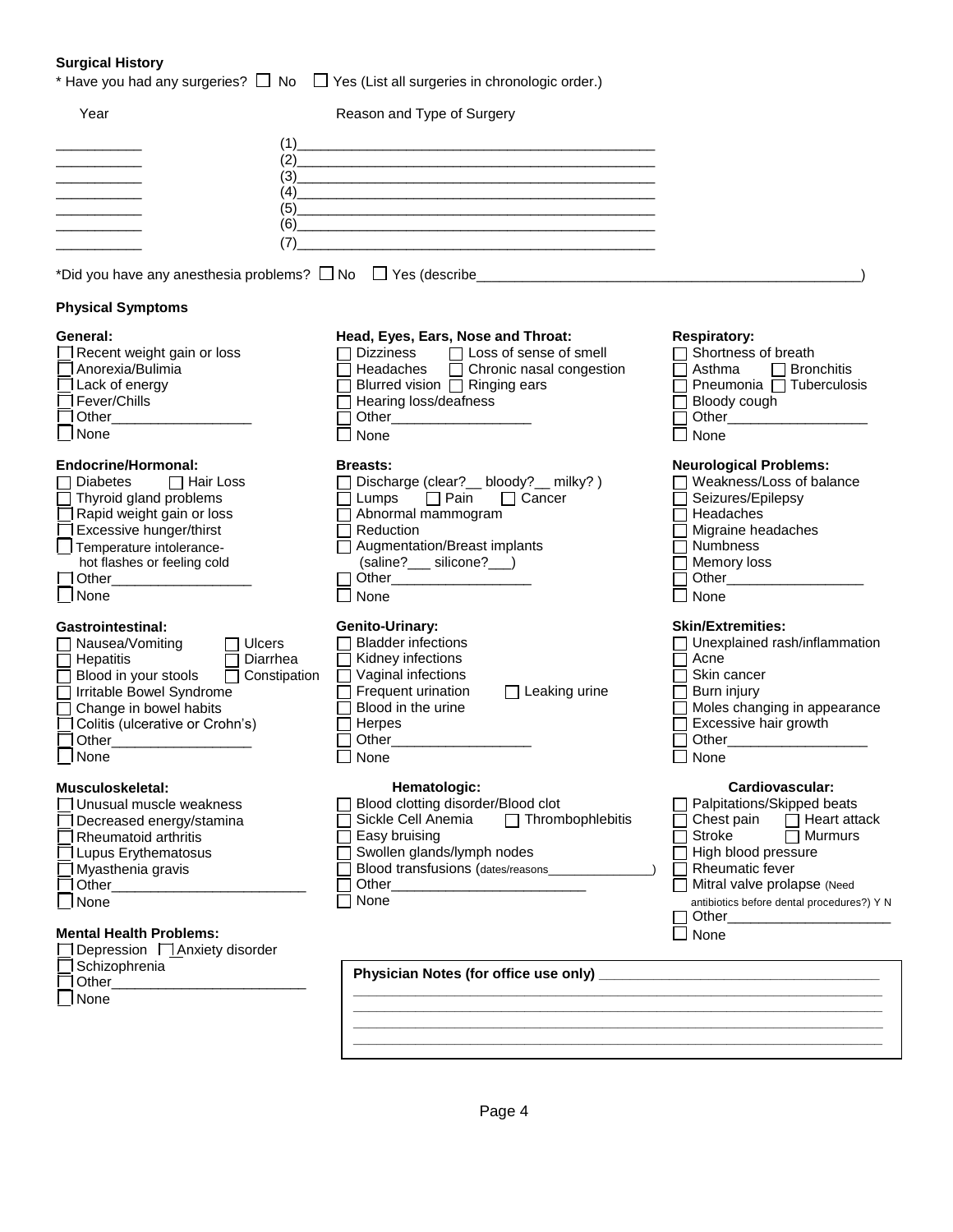### **Family History**

- 
- 
- 
- 
- $*$  Maternal Grandmother  $\Box$  Yes
- $*$  Maternal Grandfather  $\Box$  Yes
- $*$  Paternal Grandmother  $\Box$  Yes
- $*$  Paternal Grandfather  $\Box$  Yes

#### **Disorders in Your Family**

|  |  | * Breast cancer |
|--|--|-----------------|
|--|--|-----------------|

- \* Ovarian cancer  $\Box$  Yes  $\Box$  Yes  $\Box$  Yes
- 
- \* Other cancer  $\Box$  Yes  $\Box$  Yes  $\Box$  Yes
- 
- \* Thyroid problems  $\Box$  Yes<br>  $\Box$  Yes  $\Box$  Yes
- \* Heart disease  $\Box$  Yes<br>\* Blood clots  $\Box$  Yes
- \* Blood clots  $\Box$  Yes  $\Box$  Yes
- 
- \* Psychiatric problems  $\Box$  Yes
- 
- $*$  Endometriosis  $\Box$  Yes
- 
- 
- 
- 
- \* Tay-Sachs disease
- \* Canavan disease  $\Box$  Yes \* Bloom syndrome  $\Box$  Yes
- $*$  Gaucher disease  $\Box$  Yes
- \* Niemann-Pick disease  $\Box$  Yes
- $*$  Fanconi Anemia  $\Box$  Yes
- 
- $*$  Familial Dysautonia  $\Box$  Yes \* Muscular Dystrophy  $\Box$  Yes
- \* Neurologic (brain/spine)  $\Box$  Yes
- \* Neural Tube Defects  $\Box$  Yes
- \* Bone/Skeletal Defects  $\Box$  Yes  $\Box$  Yes  $\Box$  Yes
- 
- 
- \* Developmental delay  $\Box$  Yes  $\Box$  Yes  $\Box$  Yes
- \* Learning problems<br>
\* Polycystic kidney disease<br>  $\Box$  Yes \* Polycystic kidney disease  $\Box$  Yes <br>\* Heart defect from birth  $\Box$  Yes

- 
- \* Down syndrome  $\square$  Yes <br>\* Other chromosome defects  $\square$  Yes \* Other chromosome defects  $\Box$  Yes<br>\* Marfan syndrome  $\Box$  Yes
- \* Marfan syndrome
- $*$  Hemophilia  $\square$  Yes
- \* Sickle Cell Anemia Yes \_\_\_\_\_\_\_\_\_\_\_\_\_\_\_\_\_\_\_\_\_\_ No Don't Know
- $\begin{array}{ccc} \star \text{Thalassemia} \ \star \text{Galactosemia} \ \end{array}$   $\begin{array}{ccc} \text{Yes} \ \end{array}$
- 
- 
- 
- Yes \_\_\_\_\_\_\_\_\_\_\_\_\_\_\_\_\_\_\_\_\_\_ No □ Don't Know<br>Yes \_\_\_\_\_\_\_\_\_\_\_\_\_\_\_\_\_\_\_ No □ Don't Know \* Deafness/Blindness Yes \_\_\_\_\_\_\_\_\_\_\_\_\_\_\_\_\_\_\_\_\_\_ No Don't Know \* Color Blindness  $\Box$  Yes  $\Box$  Yes  $\Box$  No  $\Box$  No  $\Box$  No  $\Box$  No  $\Box$  No  $\Box$  $\Box$  Yes  $\Box$  No  $\Box$  Don't Know

| * Hemochromatosis |  |
|-------------------|--|
|                   |  |

 $\Box$  None of the above  $\Box$  Other (Specify

|                        | Living                   | Cause of Death/Age at Death | What is your ancestry?          |
|------------------------|--------------------------|-----------------------------|---------------------------------|
| * Mother               | 1 No<br>$Yes - ade$      |                             |                                 |
| * Father               | No.<br>Yes – age         |                             | African-American                |
| * Brother (s)          | No.<br>$Yes - aqe$       |                             |                                 |
|                        | No.<br>Yes – age         |                             | American Indian/Native American |
| * Sister(s)            | $Yes - aqe$<br>No.       |                             | Ashkenazi Jewish                |
|                        | No.<br>$Yes - aqe$       |                             |                                 |
| * Maternal Grandmother | No<br>$Yes - ade$        |                             | Asian-American                  |
| * Maternal Grandfather | No.<br>$Yes - aqe$       |                             |                                 |
| * Paternal Grandmother | No.<br>Yes – age         |                             | Cajun/French Canadian           |
| * Paternal Grandfather | <b>No</b><br>$Yes - aqe$ |                             |                                 |
|                        |                          |                             | Caucasian                       |

#### Relationship to Yo

| <u>i algiliai Olaliulatiigi</u>    | ayc                                                                                                                                                                                                                                         |                                             | Caucasian                           |
|------------------------------------|---------------------------------------------------------------------------------------------------------------------------------------------------------------------------------------------------------------------------------------------|---------------------------------------------|-------------------------------------|
| <b>Disorders in Your Family</b>    | Relationship to You                                                                                                                                                                                                                         |                                             | Eastern European                    |
| * Breast cancer                    | Yes                                                                                                                                                                                                                                         | Don't Know<br>No                            | Hispanic/Caribbean                  |
| * Ovarian cancer                   | Yes                                                                                                                                                                                                                                         | No<br>Don't Know                            |                                     |
| * Colon cancer                     | Yes                                                                                                                                                                                                                                         | No<br>Don't Know                            | Northern European                   |
| * Other cancer                     | Yes                                                                                                                                                                                                                                         | No<br>Don't Know                            |                                     |
| * Diabetes                         | Yes                                                                                                                                                                                                                                         | No<br>Don't Know                            | Southern European                   |
| * Thyroid problems                 | Yes                                                                                                                                                                                                                                         | No<br>Don't Know                            | Other                               |
| * Heart disease                    | Yes<br><u> 1989 - Johann Barn, fransk politik (</u>                                                                                                                                                                                         | No<br>Don't Know                            | (specify                            |
| <b>Blood clots</b>                 | Yes<br><u> 2002 - Johann John Stone, Amerikaansk politiker (</u>                                                                                                                                                                            | No<br>Don't Know                            |                                     |
| * Obesity                          | Yes<br><u> La Carlo de la Carlo de la Ca</u>                                                                                                                                                                                                | <b>No</b><br>Don't Know                     | Would you like to be screened for:  |
| * Psychiatric problems             | Yes                                                                                                                                                                                                                                         | No<br>Don't Know                            |                                     |
| * Tuberculosis                     | Yes                                                                                                                                                                                                                                         | No<br>Don't Know                            | <b>Cystic Fibrosis:</b><br>$Yes$ No |
| * Endometriosis                    | Yes<br><u> 1999 - Johann Stoff, mars and de la politica de la politica de la politica de la politica de la politica de l</u>                                                                                                                | No<br>Don't Know                            |                                     |
| * Infertility                      | Yes                                                                                                                                                                                                                                         | No<br>Don't Know                            | Sickle Cell Anemia: _Yes _No        |
| * Menopause before age 40          | Yes                                                                                                                                                                                                                                         | No<br>Don't Know                            | Tay-Sachs Disease: Yes No           |
| * Birth defects                    | Yes                                                                                                                                                                                                                                         | No<br>Don't Know                            |                                     |
| * Cystic Fibrosis                  | Yes                                                                                                                                                                                                                                         | No<br>Don't Know                            | Thalassemia:<br>$Yes$ No            |
| Tay-Sachs disease                  | Yes<br><u> La Carlo de la Carlo de la Carlo de la Ca</u>                                                                                                                                                                                    | No<br>Don't Know                            |                                     |
| * Canavan disease                  | Yes<br><u> 1999 - Johann Stein, mars and de Brandenburg and de Brandenburg and de Brandenburg and de Brandenburg and de Brandenburg and de Brandenburg and de Brandenburg and de Brandenburg and de Brandenburg and de Brandenburg and </u> | No<br>Don't Know                            |                                     |
| * Bloom syndrome                   | Yes<br><u> 1989 - Johann Stein, mars and</u>                                                                                                                                                                                                | No<br>Don't Know                            |                                     |
| * Gaucher disease                  | Yes                                                                                                                                                                                                                                         | No<br>Don't Know                            |                                     |
| * Niemann-Pick disease             | Yes<br><u> 1980 - Jan Stein Stein Stein Stein Stein Stein Stein Stein Stein Stein Stein Stein Stein Stein Stein Stein S</u>                                                                                                                 | No<br>Don't Know                            |                                     |
| * Fanconi Anemia                   | Yes                                                                                                                                                                                                                                         | No<br>Don't Know                            |                                     |
| * Familial Dysautonia              | Yes                                                                                                                                                                                                                                         | No<br>Don't Know                            |                                     |
| * Muscular Dystrophy               | Yes                                                                                                                                                                                                                                         | No<br>Don't Know                            |                                     |
| * Neurologic (brain/spine)         | Yes                                                                                                                                                                                                                                         | No<br>Don't Know                            |                                     |
| * Neural Tube Defects              | Yes<br><u> 1960 - Johann Barnett, fransk politiker (</u>                                                                                                                                                                                    | No<br>Don't Know                            |                                     |
| * Bone/Skeletal Defects            | Yes<br><u> 1980 - Johann Stoff, fransk politik (</u>                                                                                                                                                                                        | No<br>Don't Know                            |                                     |
| * Dwarfism                         | Yes<br><u> 1980 - Johann John Stone, markin samti samti samti samti samti samti samti samti samti samti samti samti sa</u>                                                                                                                  | No<br>Don't Know                            |                                     |
| * Developmental delay              | Yes<br><u> La Carlo de la Carlo de la Carlo de la Ca</u>                                                                                                                                                                                    | No<br>Don't Know                            |                                     |
| * Learning problems                | Yes                                                                                                                                                                                                                                         | No<br>Don't Know                            |                                     |
| * Polycystic kidney disease        | Yes                                                                                                                                                                                                                                         | No<br>Don't Know                            |                                     |
| * Heart defect from birth          | Yes                                                                                                                                                                                                                                         | No<br>Don't Know                            |                                     |
| * Down syndrome                    | Yes<br><u> 1990 - Johann Barnett, fransk politiker (</u>                                                                                                                                                                                    | No<br>Don't Know                            |                                     |
| * Other chromosome defects         | Yes                                                                                                                                                                                                                                         | No<br>Don't Know                            |                                     |
| * Marfan syndrome                  | Yes                                                                                                                                                                                                                                         | No<br>Don't Know<br>Don't Know              |                                     |
| * Hemophilia<br>Sickle Cell Anemia | Yes<br><u> 1990 - Johann Barnett, fransk politiker</u>                                                                                                                                                                                      | No                                          |                                     |
|                                    | Yes<br>Yes                                                                                                                                                                                                                                  | No<br>Don't Know<br><b>No</b><br>Don't Know |                                     |
| * Thalassemia<br>$*$ Calcatographs | $V_{\alpha\alpha}$                                                                                                                                                                                                                          | $N_{\rm A}$<br>$\Box$ Den't Know            |                                     |

| African-American                   |
|------------------------------------|
| American Indian/Native American    |
| Ashkenazi Jewish                   |
| Asian-American                     |
| Cajun/French Canadian              |
| Caucasian                          |
| Eastern European                   |
| Hispanic/Caribbean                 |
| Northern European                  |
| Southern European                  |
| Other<br>(specify_________________ |
| Would you like to be screened for: |
| Cystic Fibrosis: Yes No            |
| Sickle Cell Anemia: Yes No         |

| Thalassemia: | Yes |
|--------------|-----|
|              |     |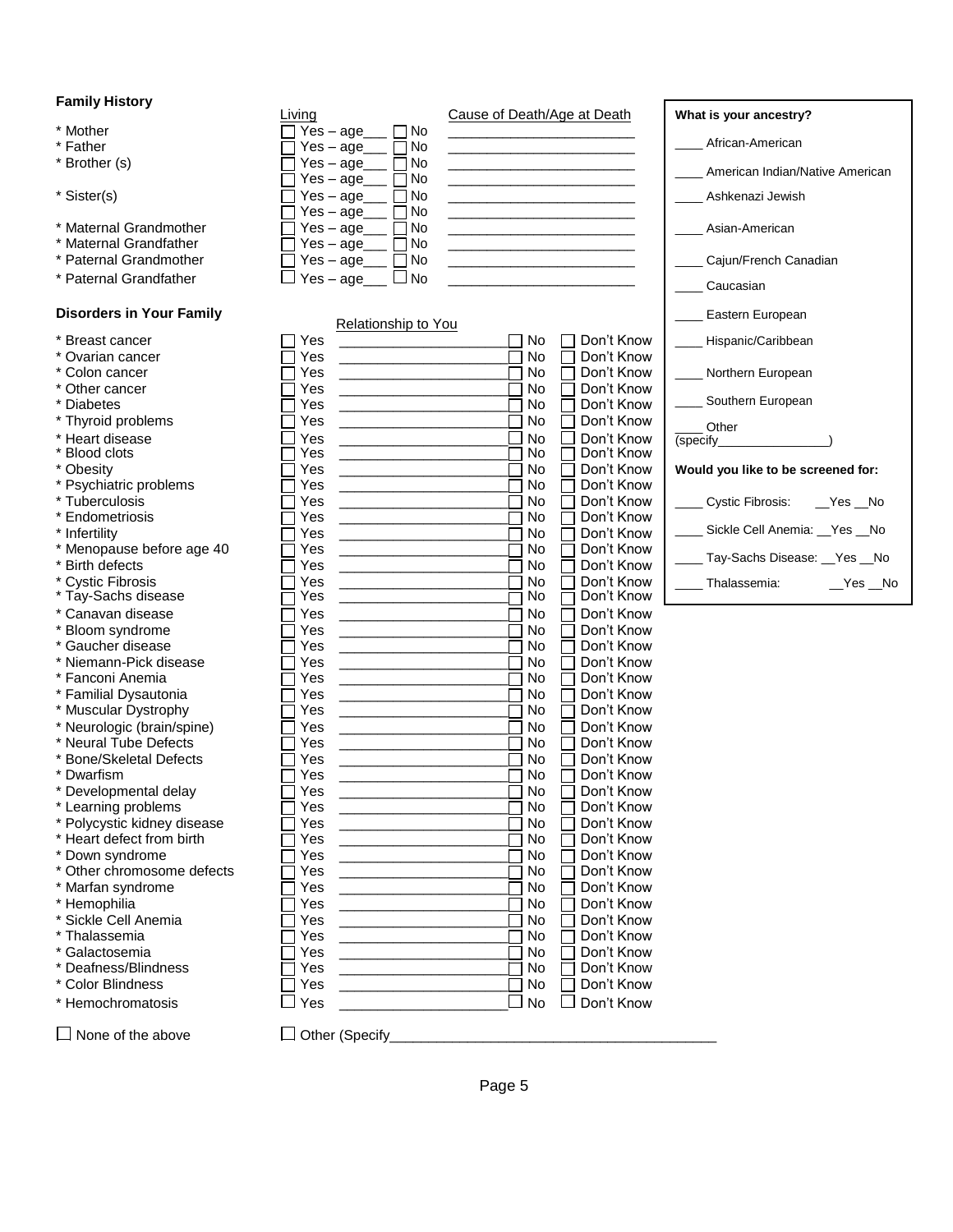## **PRIOR INFERTILITY TESTING AND TREATMENT**

\* Have you had prior infertility testing or treatment elsewhere?  $\Box$  Yes  $\Box$  No

| <b>Prior Tests</b> (check all that apply): $\Box$ Basal body temperature chart (date | /results                              |
|--------------------------------------------------------------------------------------|---------------------------------------|
| $\Box$ Thyroid test (date                                                            | <sup>1</sup> Ovulation test kit (date |
| /results                                                                             | /results                              |
| Day 3 blood test for FSH level (date                                                 | □ Hysterosalpingogram (HSG) (date_    |
| /results                                                                             | /results                              |
| $\Box$ Laparoscopy surgery (date_                                                    | Hysteroscopy surgery (date            |
| /results                                                                             | /results                              |
| $\Box$ Progesterone blood test (date                                                 | Prolactin blood test (date            |
| /results                                                                             | /results                              |

**Prior Treatment** (check all that apply):

| Intrauterine insemination:                                                                                                                                                                                                                               | # of<br>cycles | Dates (mo/yr) (mo/yr)<br>From $/$ to $/$ | <b>Outcome</b><br>Pregnant Delivered Ectopic Miscarriage Not Pregnant                                                                                                                                                      |
|----------------------------------------------------------------------------------------------------------------------------------------------------------------------------------------------------------------------------------------------------------|----------------|------------------------------------------|----------------------------------------------------------------------------------------------------------------------------------------------------------------------------------------------------------------------------|
| Clomiphene citrate with timed intercourse:<br>Maximum # tablets per day?_____                                                                                                                                                                            |                | From $1$ to $1$                          | Pregnant Delivered Ectopic Miscarriage Not Pregnant                                                                                                                                                                        |
| Clomiphene citrate with insemination:<br>Maximum # tablets per day?                                                                                                                                                                                      |                | From $1$ to $1$                          | Pregnant Delivered Ectopic Miscarriage Not Pregnant                                                                                                                                                                        |
| Daily fertility drug injections with insemination?:<br>Maximum # vials per day?_____                                                                                                                                                                     |                | From / to /                              | Pregnant Delivered Ectopic Miscarriage Not Pregnant                                                                                                                                                                        |
| Completed in vitro fertilization cycle(s):<br>1. $\#$ eggs $\#$ embryos transferred $\#$ frozen<br>2. # eggs___ # embryos transferred_ # frozen__<br>3. # eggs___ # embryos transferred_ # frozen__<br>4. $\#$ eqgs $\#$ embryos transferred $\#$ frozen |                |                                          | Pregnant Delivered Ectopic Miscarriage Not Pregnant<br>Pregnant Delivered Ectopic Miscarriage Not Pregnant<br>Pregnant Delivered Ectopic Miscarriage Not Pregnant<br>Pregnant Delivered Ectopic Miscarriage Not Pregnant   |
| Frozen embryo transfers:<br>1. # embryos transferred _____<br>2. # embryos transferred _____<br>3. # embryos transferred $\frac{\phantom{1}}{2}$<br>4. # embryos transferred                                                                             |                |                                          | Pregnant Delivered Ectopic Miscarriage Not Pregnant<br>Pregnant_Delivered_Ectopic_Miscarriage _Not Pregnant<br>Pregnant Delivered Ectopic Miscarriage Not Pregnant<br>Pregnant_Delivered_Ectopic_Miscarriage _Not Pregnant |
| Canceled in vitro fertilization attempt(s):                                                                                                                                                                                                              |                |                                          |                                                                                                                                                                                                                            |
| Any other prior treatment (describe):                                                                                                                                                                                                                    |                |                                          |                                                                                                                                                                                                                            |

\* Additional Information/Complications:\_\_\_\_\_\_\_\_\_\_\_\_\_\_\_\_\_\_\_\_\_\_\_\_\_\_\_\_\_\_\_\_\_\_\_\_\_\_\_\_\_\_\_\_\_\_\_\_\_\_\_\_\_\_\_\_\_\_\_\_\_\_\_\_\_\_\_\_\_\_\_\_\_\_\_\_

### **EMOTIONAL STATUS**

On a scale of 1-10 (10 being the worst), estimate the level of stress you feel due to infertility and other pressures. \_\_\_\_

| Do you see a counselor?                                                   | $\Box$ No $\Box$ Yes – For how long? | How often? |
|---------------------------------------------------------------------------|--------------------------------------|------------|
| List any antidepressant/antianxiety medications you are currently taking. |                                      |            |

\_\_\_\_\_\_\_\_\_\_\_\_\_\_\_\_\_\_\_\_\_\_\_\_\_\_\_\_\_\_\_\_\_\_\_\_\_\_\_\_\_\_\_\_\_\_\_\_\_\_\_\_\_\_\_\_\_\_\_\_\_\_\_\_\_\_\_\_\_\_\_\_\_\_\_\_\_\_\_\_\_\_\_\_\_\_\_\_\_\_\_\_\_\_\_\_\_\_\_\_\_\_\_\_\_\_ \_\_\_\_\_\_\_\_\_\_\_\_\_\_\_\_\_\_\_\_\_\_\_\_\_\_\_\_\_\_\_\_\_\_\_\_\_\_\_\_\_\_\_\_\_\_\_\_\_\_\_\_\_\_\_\_\_\_\_\_\_\_\_\_\_\_\_\_\_\_\_\_\_\_\_\_\_\_\_\_\_\_\_\_\_\_\_\_\_\_\_\_\_\_\_\_\_\_\_\_\_\_\_\_\_\_

 $\Box$ \_\_\_\_\_\_\_\_\_\_\_\_\_\_\_\_\_\_\_\_\_\_\_\_\_\_\_\_\_\_\_\_\_\_\_\_\_\_\_\_\_\_\_\_\_\_\_\_\_\_\_\_\_\_\_\_\_\_\_\_\_\_\_\_\_\_\_\_\_\_\_\_\_\_\_\_\_\_\_\_\_\_\_\_\_\_\_\_\_\_\_\_\_\_\_\_\_\_\_\_

Describe any emotional, marital or sexual problems caused by your infertility.\_\_\_\_\_\_\_\_\_\_\_\_\_\_\_\_\_\_\_\_\_\_\_\_\_\_\_\_\_\_\_\_

| <b>IIPATIENT'S SIGNATURE</b>                            | <b>DATE</b> |  |  |
|---------------------------------------------------------|-------------|--|--|
| III confirm that I have reviewed the information above. |             |  |  |
| <b>PHYSICIAN'S SIGNATURE</b>                            | <b>DATE</b> |  |  |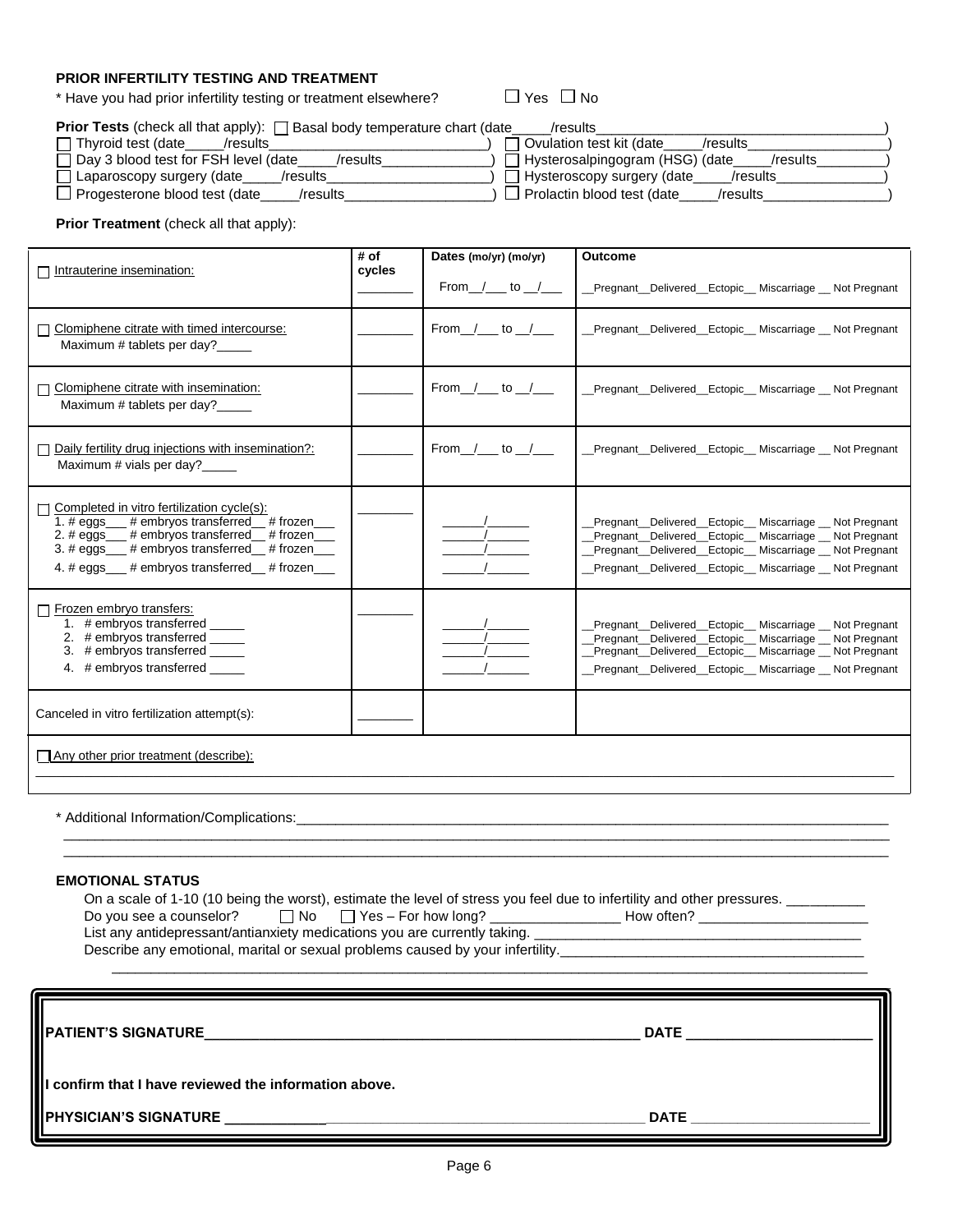## **Complete with your male partner, if applicable.**

| * Have you been evaluated by a urologist? $\Box$ Yes $\Box$ No<br>* Have you previously conceived with another woman? $\Box$ Yes: How many times? ____ $\Box$ No: Birth control used? Yes___ No___<br>* Have you had a semen analysis? $\Box$ Yes $\Box$ No<br>* Do you have difficulty with erections? $\Box$ Yes $\Box$ No<br>* Do you have retrograde ejaculation of sperm into the bladder? T Yes T No<br>* Have you had any of the following sexually transmitted diseases or pelvic infections?<br>$\Box$ Yes (check all that apply)<br>$\Box$ No<br>□ Chlamydia-date _____ □ Gonorrhea-date _____ □ Herpes-date _____<br>$\Box$ Genital warts/HPV-date<br>Syphilis-date______  □ HIV/AIDS-date______ □ Hepatitis-date_____<br>* Have you had a history of undescended testicles? $\Box$ Yes - One side____ Both____<br>No.<br>* Do you have scrotal or testicular pain? $\Box$ Yes $\Box$ No<br>* Did you have mumps after puberty?<br>$\Box$ Yes $\Box$ No |  |
|--------------------------------------------------------------------------------------------------------------------------------------------------------------------------------------------------------------------------------------------------------------------------------------------------------------------------------------------------------------------------------------------------------------------------------------------------------------------------------------------------------------------------------------------------------------------------------------------------------------------------------------------------------------------------------------------------------------------------------------------------------------------------------------------------------------------------------------------------------------------------------------------------------------------------------------------------------------------|--|
| $\Box$ Yes $\Box$ No<br>* Have you had prior injury to your testicles requiring hospitalization?                                                                                                                                                                                                                                                                                                                                                                                                                                                                                                                                                                                                                                                                                                                                                                                                                                                                   |  |
| *Have you been diagnosed with any of the following diseases?<br>Cancer – Yes No Cancer – Yes No Nultiple Sclerosis – Yes No No Cancer – Yes No Nultiple Sclerosis – Yes No No Nultiple Sclerosis – Yes No Nultiple Sclerosis – Yes No Nultiple Sclerosis – Yes No Nultiple Sclerosis – Yes No<br>Other neurologic problems $-$ Yes___ No___<br>□ Urinary infections - Yes ___ No___<br>$\Box$ High Blood Pressure – Yes___ No___ If yes, any medications?________________                                                                                                                                                                                                                                                                                                                                                                                                                                                                                          |  |
| * Have you had any fever in the last 3 months?<br>Yes $\Box$ No<br>* Have you had a vasectomy?<br>Yes (date___<br>) ∏ No<br>If yes, have you had a vasectomy reversal?<br>Yes (date<br>No<br>* Have you had surgery for varicocele repair?<br>Yes $\Box$ No<br>* Have you had hernia surgery?<br>No<br>Yes<br>$\Box$<br>* Did you undergo any bladder or penis surgery as a child?<br>Yes<br>No<br>* Are you exposed to prolonged heat in the workplace?<br>No<br>Yes<br>* Are you exposed to any radiation or harmful chemicals in the workplace?<br>$\Box$ No<br>Yes<br>* Have you had chemotherapy for cancer?<br>Yes $\Box$ No<br>$\Box$ No $\Box$ Yes (Please list and describe reactions)<br>* Are you allergic to any medications?                                                                                                                                                                                                                          |  |
|                                                                                                                                                                                                                                                                                                                                                                                                                                                                                                                                                                                                                                                                                                                                                                                                                                                                                                                                                                    |  |
|                                                                                                                                                                                                                                                                                                                                                                                                                                                                                                                                                                                                                                                                                                                                                                                                                                                                                                                                                                    |  |
| * How many caffeinated beverages do you drink per day?______<br>$\Box$ None<br>* Do you smoke cigarettes? $\Box$ No $\Box$ Yes How many/day? How many years? ___ $\Box$ Quit - when? ______________<br>* Do you drink alcohol?<br>T No  T Yes<br>Beer - # per week___ □ Wine - # per week___ □ Liquor - # per week___                                                                                                                                                                                                                                                                                                                                                                                                                                                                                                                                                                                                                                              |  |
| * Do you use herbal medicines/vitamins or health food store supplements? $\Box$ No<br>Yes (describe__________<br>* Are you aware of any radiation/toxic materials exposure?<br>$\Box$ No<br>Yes                                                                                                                                                                                                                                                                                                                                                                                                                                                                                                                                                                                                                                                                                                                                                                    |  |
| * Do you use hot tubs regularly?<br>$\Box$ Yes $\Box$ No<br>* Did your mother take DES during pregnancy to prevent miscarriage?<br>$\Box$ Don't Know<br>No<br>Yes<br>* Have any of your immediate family members had difficulty conceiving a child?<br>No<br>Yes<br>If yes, please describe                                                                                                                                                                                                                                                                                                                                                                                                                                                                                                                                                                                                                                                                        |  |
| Physician Notes (for office use only)                                                                                                                                                                                                                                                                                                                                                                                                                                                                                                                                                                                                                                                                                                                                                                                                                                                                                                                              |  |

**\_\_\_\_\_\_\_\_\_\_\_\_\_\_\_\_\_\_\_\_\_\_\_\_\_\_\_\_\_\_\_\_\_\_\_\_\_\_\_\_\_\_\_\_\_\_\_\_\_\_\_\_\_\_\_\_\_\_\_\_\_\_\_\_\_\_\_\_\_\_\_\_\_\_\_\_\_\_\_\_\_\_\_\_\_\_\_\_\_\_\_\_\_\_\_\_\_\_\_\_\_\_\_**